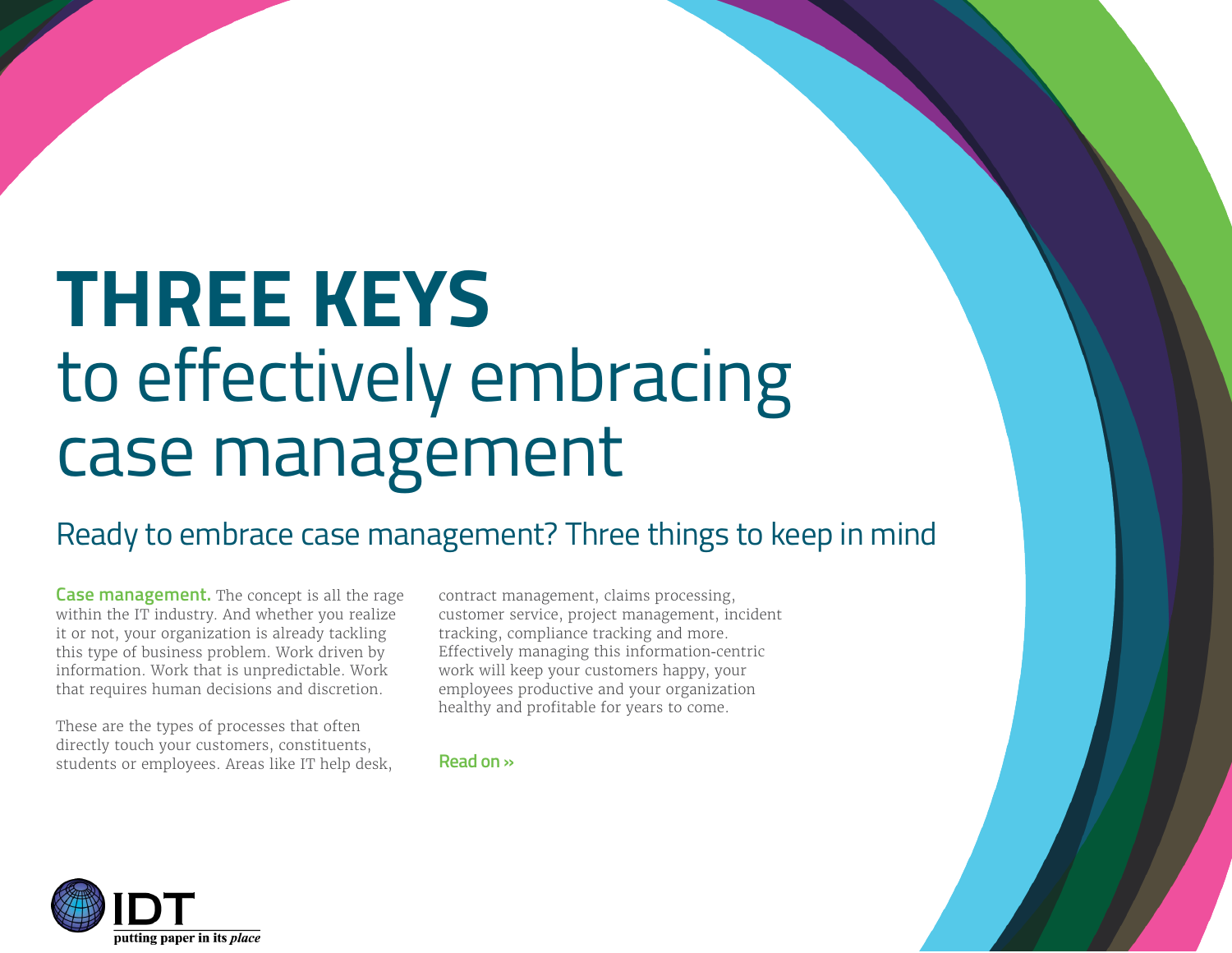## **IDENTIFY OPPORTUNITIES** for a case management approach

#### **The first step toward embracing a case management approach is to identify where it can be useful in your organization.**

Case-style work goes beyond the courthouse or social services agency. It's any style of work that requires human decisions and discretion – typically driven by information. This includes everything from the IT help desk to contract management to customer service and more.

Where can you benefit from case management?

- Look for areas in your organization that are heavily dependent upon your knowledge workers – things that can't be predicted or fully automated.
- Look for work that is currently managed in scattered spreadsheets, paper files or departmental databases like Access or Lotus Notes. How are you handling the related information and key supporting content required to make decisions? Is information getting lost, misplaced or frequently out-of-date?
- Think about the processes, people and departments that are customer-, employee-, constituent- or student-facing. Do you want to improve these relationships and better manage the critical information that supports them? Are customers complaining about long response times or are incidents taking too long to resolve?
- Think about "gaps" that exist in your dayto-day work – the areas that your major line-of-business applications can't fully support. For example, can you easily access related documents, notes and more from your student information system, ERP or EMR? Are employees spending time switching between multiple systems to get work done?

Once you've identified the opportunities for case management, determine where you are experiencing the biggest pain – whether it be cost, time or quality of service – and start there.

**[In the next step, we'll highlight the different](#page-2-0)  [options you have to adopt case management to](#page-2-0)  [solve your identified business pains. »](#page-2-0)**

According to AIIM research, 58% of organizations consider case handling to be vital or very important to their customer experience management. \*

According to AIIM research, 42% of organizations surveyed said that dealing with unstructured inputs and connecting to key business systems was a top pain point. \*

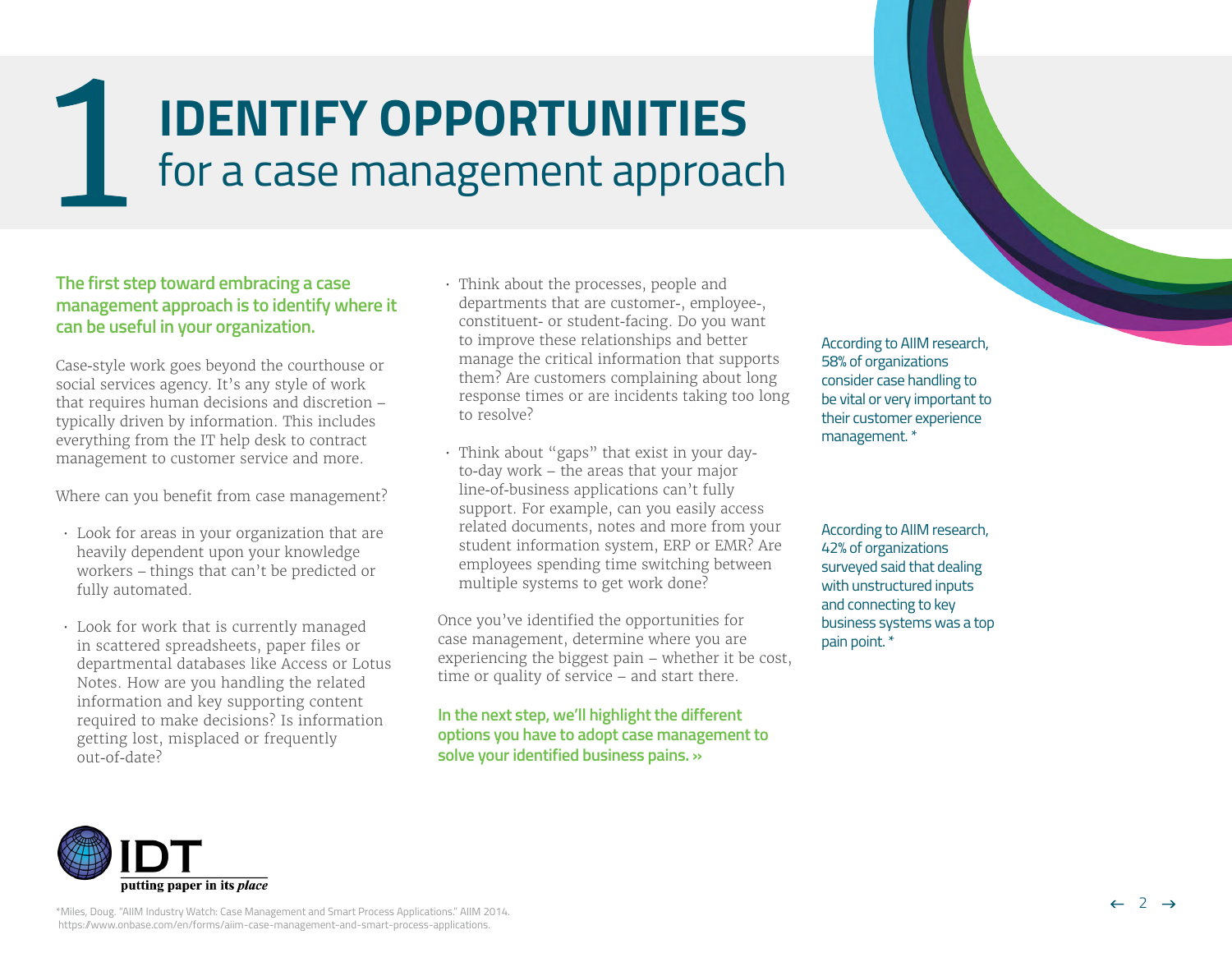<span id="page-2-0"></span>



**After determining where you can use case management, the next step is determining which approach is the best fit for your organization.**

When it comes to taking a case management approach, you have several options: build, buy or configure. You could have your developers in IT build applications from scratch with custom coding or purchase multiple point solutions that are each specific to one process.

However, an important aspect to keep in mind is the IT support and involvement required for these initiatives. Custom-coded applications take longer to build and are more difficult to change. Point solutions, while effective for a specific process or use, can't be easily extended or connected to other areas of your organization. So if you anticipate needing other case management applications down the road, niche solution providers aren't your best bet.

Another (better) option is to configure case management business applications on one pointand-click platform.

The benefit of creating business applications with a point-and-click configuration tool is that IT doesn't have to spend time developing, updating and maintaining custom coding. IT can work directly with business users to more rapidly respond to and create solutions for various business problems.

With business applications created on one comprehensive, scalable platform, you realize a lower total cost of ownership while providing IT with one place to manage updates, security and maintenance. Plus, by leveraging an enterprise content management (ECM) solution for case management, you build data-driven business applications on the same platform where you're storing your key documents – instantly connecting all your information and critical supporting content.

An ECM platform also allows you to take advantage of any beneficial built-in functionality, such as security controls, document management capability, workflow automation and more.

**[In the next step, we'll discuss the importance](#page-3-0)  [of looking toward the future when defining](#page-3-0)  [your case management strategy. »](#page-3-0)**

According to AIIM research, while 37% of organizations have a case-capable support system, 28% are using customizations, workarounds or add-ons to handle case scenarios.\*